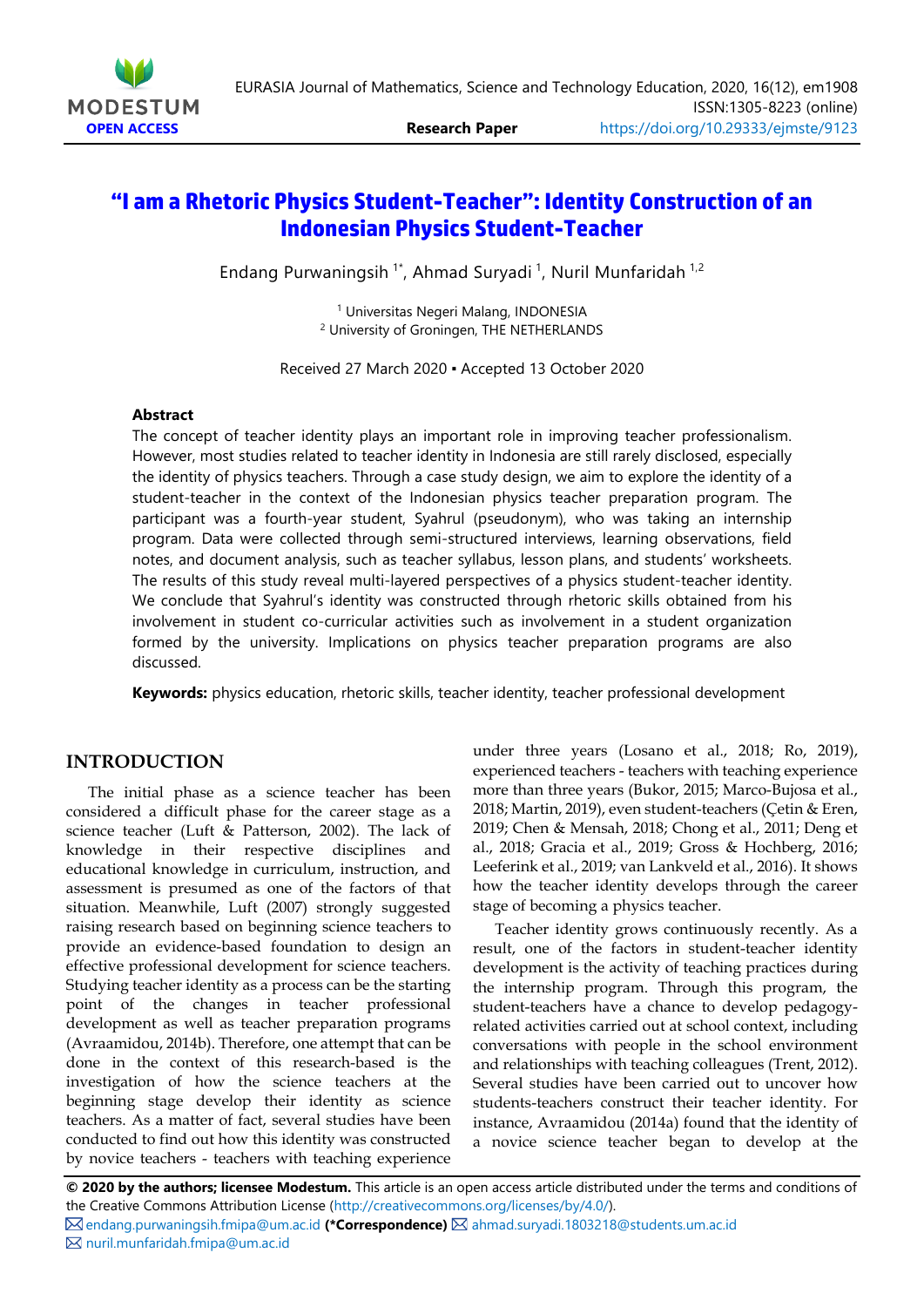### **Contribution to the literature**

- Recently, the teacher professional identity has received a lot of attention among researchers in the education field. Only a small fraction of studies focuses on the identity of physics teachers. Therefore, this study elucidates the exploration of how the identity of a physics student-teacher is formed.
- This study implies the importance of activities outside the classroom by analyzing one student-teacher identity that is very active in campus organizations.
- This study highlights the need to rethink university curricula in integrating curriculum content into the development of the physics teacher's identity.

university and continued to evolve in post-graduation circumstances. Teacher identity also developed in the process of internship programs (Hong, 2010; Wei et al., 2019). In addition, Zhao and Zhang (2017) explained that teacher identity tends to improve after teaching practice. Nonetheless, these studies focused on high-achieving student-teachers whose, in general, the academic repertoire is not questioned.

In addition, it is also important for teacher educators to construe how student-teachers build their identity as professional teachers (Beauchamp & Thomas, 2009; Naidoo, 2017). It catalyzes directly in student-teachers in their future teacher professional identity. Research related to professional identity has been conducted in many countries such as the U.S. (Badia & Iglesias, 2019; Deneroff, 2016; El Nagdi et al., 2018; Maddamsetti, 2020; Schaefer, 2013), Australia (Martin, 2019), Chile (Darragh & Radovic, 2019), the Netherlands (Leeferink et al., 2019), Korea (Ro, 2019), Turkey (Çetin & Eren, 2019), China (Deng et al., 2018; Teng, 2019; Wei et al., 2019; Ye & Zhao, 2019), Spain (Gracia et al., 2019; Losano et al., 2018), Brazil (Dominguez et al., 2015), Iran (Mahmoudi-Gahrouei et al., 2016), Hongkong (Trent, 2016), Singapore (Chong et al., 2011), Taiwan (Chien, 2019), Malaysia (Tangen et al., 2017), and Indonesia (Ilfiandra et al., 2019). However, there are a few amounts of studies on teacher professional identity in Indonesian science teachers. Most of the studies on teacher professional identity in Indonesia have been done in the context of teacher and pre-service teacher language education (Astuti, 2016; Gandana & Parr, 2013; Hidayati, 2018; Mambu, 2017; Manara, 2013; Widodo, 2017; Wirza, 2018).

This study is aimed to address gaps that have been found in the literature. Considering that identity is fluid and tends to change over time through teachers' experiences (Lutovac & Kaasila, 2018), we maintain to use an identity framework to capture how the physics student-teachers conceptualize themselves as a preservice physics teacher. We contend that this exploration is an essential part of developing teacher professionalism. This study is conducted with a different participant's characteristics, deviating from what most literature conveyed, which used to involve students such as an excellent academic background. We argue that it is important to conduct an inquiry in such participants

since there are many students with below-average competence in reality. A unique case employing Syahrul (a pseudonym), one male student-teacher majoring in physics education with below-average academic competence, is presented through this study. Specifically, the research question in this study is as follows:

• How does Syahrul develop his identity as a physics teacher through his life experience and the internship program that considered as the beginning stage as a physics teacher?

In responding to the research question, we aim to provide an overview of the context of physics studentteachers in the early stage as a physics teacher, especially in the context of Indonesian student-teachers. As a result, we can understand how the initial phase of the physics teacher's identity is evolving. This knowledge can be valuable for physics educators, professional development experts, faculty members, and policymakers.

# **THEORETICAL FRAMEWORK**

### **The Conceptualization of Identity**

"I feel wrong when choosing my department at the university." The term "wrong department" is very often heard in various universities, including in physics majors. Physics education students sometimes consider themselves unable to teach physics content in as much they feel they are not born as a physics teacher. We can say that most students do not have teacher identity at the first stage when they start university education. We can then reflect on the question: "what kind of students is actually referred to as a physics student-teacher?" This question can lead us to the concept of one's identity, where understanding how people see themselves and how they are seen or recognized by others becomes a special interest (Avraamidou, 2019a). This identity is formed in the socio-cultural context (Avraamidou, 2019b) through one's experience and relationships with others and the environment. This identity will then also help someone in making decisions and determining goals (Izadinia, 2013).

Identity is fundamental to develop teacher professionalism (Izadinia, 2014; Zhao & Zhang, 2017).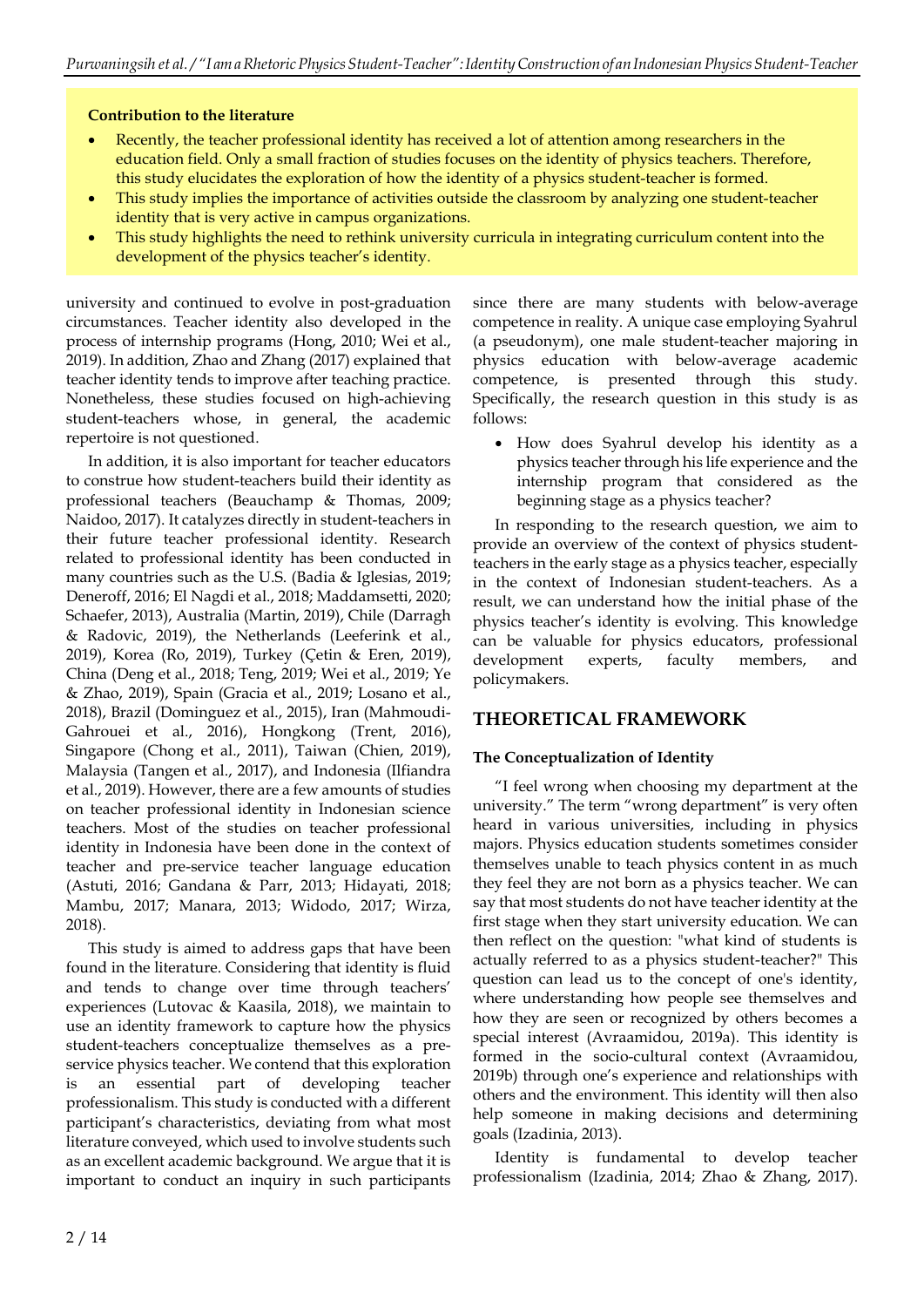According to Gee (2000), identity is a certain kind of person based on his internal state and his performance in society at a given time and place. Moreover, Gee (2000) conceptualized one's identity as follows: (a) nature identity - an identity that is a condition carried since a person is born; (b) discourse identity - the identity of individual characters recognized by others through dialogues; (c) affinity identity - an experience shared in various communities or groups, and (d) institutional identity - the position of someone who is recognized in an institution. Identity is fluid and continues to evolve over time (Lutovac & Kaasila, 2018). In addition, identity is also a complex variable (Hanna et al., 2019). One of the sub-studies of identity is the teacher's professionalism identity. Although there is no clear definition, Beijaard et al. (2004) found that most researchers defined professional identity as a process of continuous integration of professional and personal aspects into a unified whole as a teacher. Meanwhile, specifically in the development of student-teachers' professional identity, the representation of student-teachers' identity is a manifestation of the cognitive knowledge, selfawareness, self-confidence, voice, sense of agency, and relationships with colleagues, students and parents, previous experiences, and learning communities framed in the educational context (Izadinia, 2013).

### **A Literature Review in the Teacher Identity Development**

Wang and Du (2014) conducted a qualitative study to explore how immigrant Chinese teachers' professional identity and beliefs about the teacher-student relationship in an intercultural context. The researchers used a socio-cultural perspective to understand teachers' professional identity and an ethnographic interview. The interview addressed the questions about educational and professional experiences, beliefs, and perspectives on being a teacher in China and Denmark, and the perception of the relationship between student and teacher in both countries. The interviews were taperecorded and fully transcribed. Data were analyzed by creating subheadings and categories under each question. Some descriptive themes appeared during the analysis. In order to provide validity, the researchers discussed the main categories with the participants through email. The findings showed that prior experiences related to various cultural elements, such as ethnicity and educational background, among others, influenced the teachers' perceptions of their professional identities are influenced. Meanwhile, these identities are not fixed and continued changing over time. The interaction of student-teacher in the classroom plays a role in shifting professional teacher identities. In addition, the teachers faced challenges and dilemmas when working in the intercultural context. Considering that this study is focused on teachers' perceptions, the researchers suggested continuing the investigation

through non-participant observations in the classroom so that student-teacher interaction can be observed directly.

Another study related to the investigation of professional teachers' identity is a study by Zhang et al. (2018). The study involved four participants from a regular university in southern China. This study used a two-dimensional identity framework, consisting of professional commitment and perception of the teacher's role. These two components have been confirmed as a significant role to construct student-teacher identity. Data were collected through three phases interview. All the interview results were transcribed then read iteratively. By using thematic coding, they found that student-teacher identities shifted during the practicum. The student-teacher identities rely very heavily on two dimensions: strong professional commitment and balanced role perception. This condition can only be gained with the positive influences from the current professional context and prior experiences of the student-teachers. They also illustrated that the early requirements of teacher education and parental pressure were two factors that might partly explain the low entrylevel teaching commitment of a student-teacher.

In particular, Izadinia (2016) investigated the identity of student-teachers who were enrolled in teaching practicum programs in Western Australian. There were eight participants involved, five from music discipline and three from drama discipline. This study aimed to understand the effect of the practicum program and the relation between mentor and student-teacher in constructing student-teacher identity. She used a semistructured interview because she believed that examining teacher identity change could be captured by elaborating student-teachers' voice. This study revealed that the role of the mentor positively influenced the student-teacher identity. The student-teachers were very satisfied with the feedback given by the mentor. Another finding of this study was that the positive relationship between student-teacher and mentor boosted the development of teacher identity of student-teacher through the encouragement of confidence. The support of the mentor provides an opportunity to think deeply about future careers and build visions as a professional teacher. Given that the findings showed how important the role of mentor in the development of teacher identity, the study has some implications as follows (a) the mentor needs to provide emotional and motivational support during the practicum program deliberately; (b) student-teacher needs to provide mentoring program; and (c) teacher education program needs to consider the recruitment of the mentor who passionate about their job and mentoring roles.

Deng et al. (2018) also conducted a study of studentteacher identity formation during teaching practicum. They used emotion and dilemma perspective to capture the student-teacher identity. Six participants were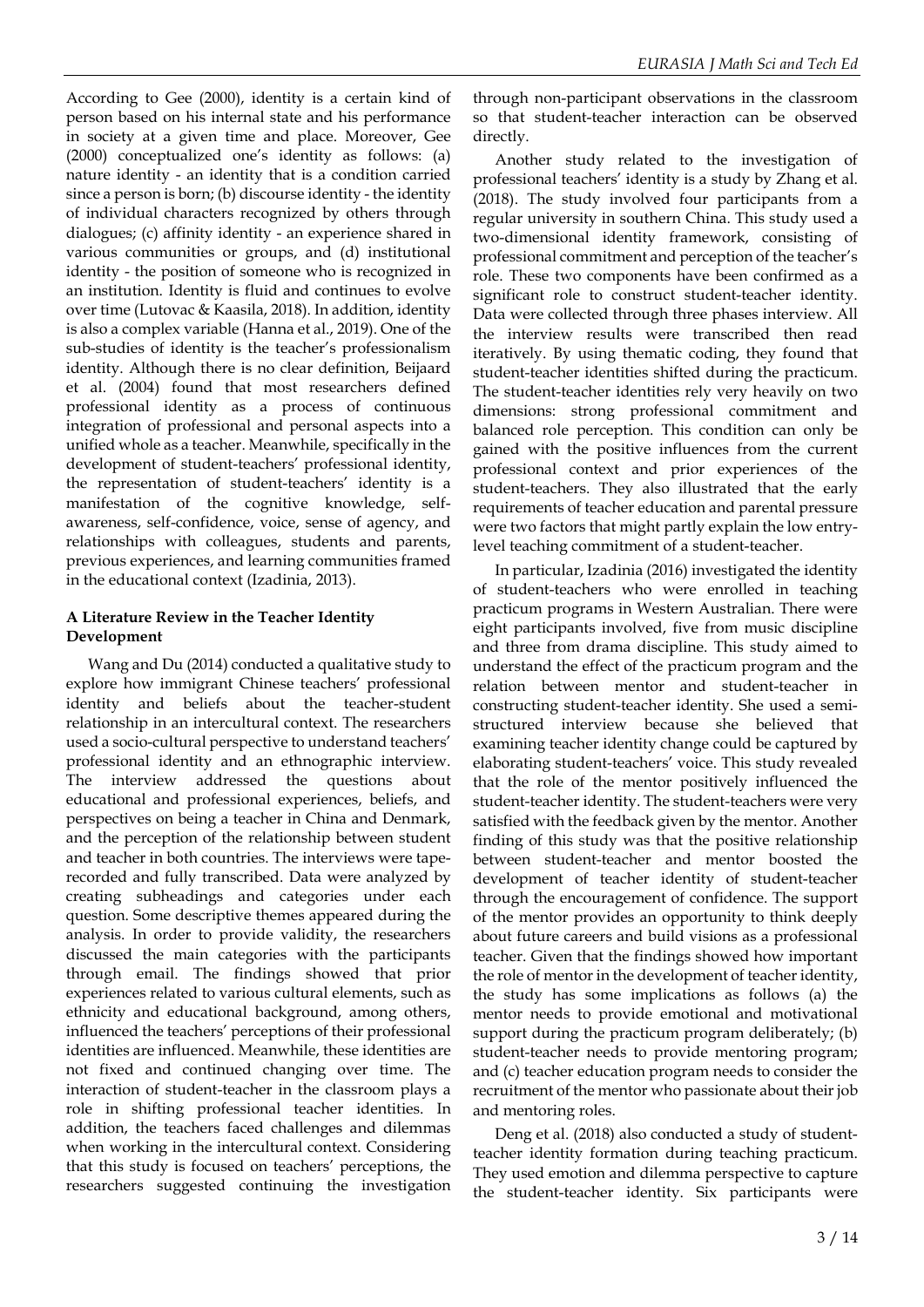involved with the nuance discipline (i.e., English, Chinese, and Mathematics). The study used three kinds of data collection method: in-depth interviews, emotional journals, and practicum reflections. The authors analyzed the data through the coding process of the participant's emotional shifts from the beginning, the middle, and the end of the teaching activities. The authors also corroborated the results by involving the participants' reflections. The result of the study showed that, as the early stage of teacher identity construction, student-teacher identity evolved along with their emotional growth during their internship. In addition, after doing a reflection on their emotional experience, student-teachers gained more perception of teachers' responsibilities and roles. Meanwhile, this study suggested observing the class when the student-teacher was teaching. The observation can be used to triangulate the data for the study.

Wei et al. (2019) conducted a case study to explore how the beginning science teacher deals with practical work in the physics classroom. The researcher viewed teacher identity consisting of three dimensions: personal, social, and situational. They also connected this analytical framework to the operations of personal, interpersonal, and institutional factors, which influence the construction of the teacher identity. The participant in this study was an excellent student who graduated with strong preparation in physics and pedagogy from a teacher education program in western China. He was considered as the student who had successful teaching experience in an internship program. Data were collected through the observation of classroom lessons, the lesson plan, which related to practical work in 10 months. There is pre- and post-class interviews to clarify the expectation of participant in practical work. In addition, three semi-structured interviews were conducted in the beginning, middle, and end of this study. Data were analyzed through narrative format and coding from multiple sources. The findings of the study revealed that participant's professional identity could be explained into four categories as follows: (a) personal characteristics, (b) sense of agency, (c) constraints of the school context, and (d) the ongoing process of interpretation and reinterpretation of experiences with practical work. On the other hand, this study implied further investigation in this knowledge-based research, such as identifying specific activities in teacher preparation that support teachers in developing science teacher identity for teaching with practical work.

Leeferink et al. (2019) investigated the professional identity theme of ten student-teachers in universities of applied sciences in the Netherlands after experiencing workplace learning. The participants represented seven disciplines: Pedagogy, Hospitality, Social skills, English, Geography, Welfare and health care, and the economy. There were no participants with a science education background. The researchers used digital logs and in-

depth interviews to capture each participant's story, which relies heavily on self-reflection. The study revealed that the workplace made an identity theme to each participant specifically. This study also addressed the workplace learning process as continuous and discontinuous. Five participants were categorized as continuous when the workplace learning connected to previous knowledge and experience of student-teachers. Meanwhile, other participants categorized discontinuous when the workplace affects friction between professional and personal of student-teachers. These results were obtained through a thematic analysis of the stories provided by the participants. However, this study suggested continuing further explanation of the methodological aspect. The researchers suggested using multi-method triangulation and multi-data collection, for example, observing the participants' activities.

Summing up from the literature above, the studentteachers' identity was constructed by several factors, and it was also continually formed. The factors of identity construction were strongly related to the participants' characteristics, and the focus of the study represented more efforts in investigating the factors that affect student-teacher identity. The experience that studentteachers has during the preparation program of becoming a teacher plays an important role in developing their professional identities. Most of the studies about professional identities presented above were conducted in the context of non-science teachers and not in the context of Indonesia. Considering that there are many science teacher preparation programs in Indonesia, we contend that research on the science student-teacher identity construction is prominent, especially in Indonesia's student-teacher context. Another gap found in the literature is that most studies also focused on student-teachers' voices through singlesource data, such as an interview. Therefore, the study that not only focused on using interview data as the main data source is needed. The interview data could be corroborated by using another data collection method. In order to address the gaps in the literature, the present study uses multi-method triangulation by observing student-teacher teaching activity in an internship program, and it is conducted in the context of Indonesia.

# **RESEARCH METHODOLOGY**

### **General Background**

In studying the construction of a student-teacher identity, we employed a qualitative case study design which can be used to describe and analyze a system in depth (Merriam & Tisdell, 2015). In general, there is very little research that employs this design, especially in the Indonesian science teacher identity context. We contend that the development of teacher identity is complex, so we maintain to focus on one physics student-teacher. Employing a single case study, we investigated a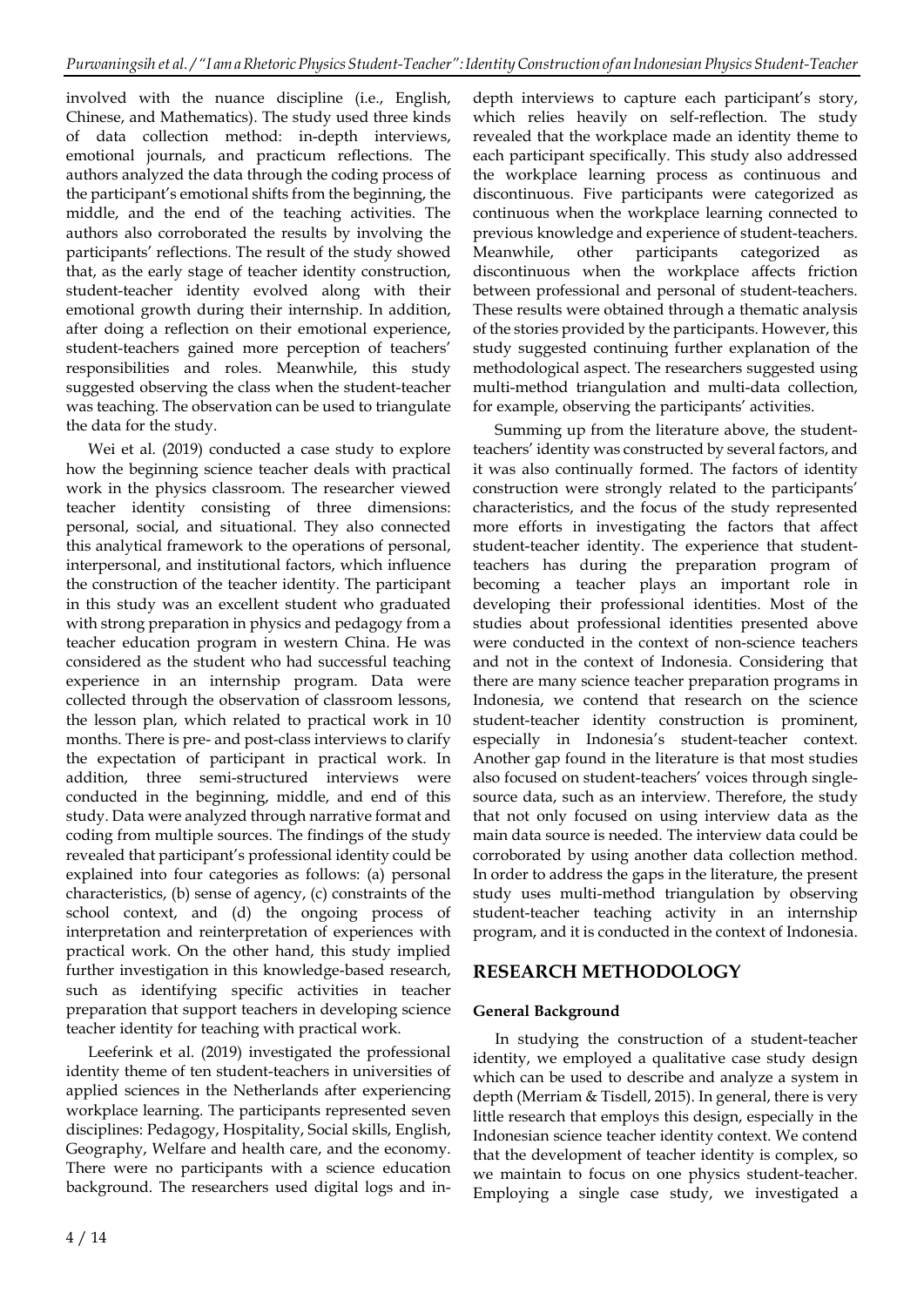phenomenon that relates to one physics student-teacher identity. We analyzed the development of the science teaching identity of the participant. This single case study allows us to explore the unique conditions of an individual, such as what we presented in this study. It also allows in-depth data analysis so that it can provide complete information to a complex system. However, as a single case study*,* the results are limited to generalization. Still, we can enrich the knowledge-based research on science teacher identity and making transfers by providing the details of the context, the nature of the activities that occur, and the characteristics of participants to the reader (Wei et al., 2019).

#### **Context**

The study was conducted at the physics teacher preparation program of one of the public universities in Indonesia. The Indonesian government, through the Ministry of Education (MoE), conceived educational higher educations that focus on preparing prospective professional teachers, namely, Teacher Training Institute (TTI) (Faisal & Martin, 2019). There are 421 universities classified as TTI (Kementerian Riset, Teknologi, dan Pendidikan Tinggi Republik Indonesia, 2015). When becoming a participant, Syahrul was studying in his fourth year and was carrying out an internship program in one of the public high schools in Malang, Indonesia. The internship was carried out for approximately six weeks. It aimed to provide experience teaching students in the classroom's real situation and become a way to implement previously learned content and pedagogical knowledge.

#### **Participant**

The participant in this study was a fourth-year student-teacher named Syahrul (pseudonym). Syahrul is 22 years old and he is a student majoring in physics education. He participated in a teaching practice program in high school as one of the curricula in the teacher preparation program. Syahrul was chosen as a single participant because he has unique characteristics as following descriptions: (a) he has good communication skills and rhetoric in teaching, and (b) even though Syahrul is considered as a student-teacher with below-average academic competence, Syahrul is favored by his students. The rhetoric term refers to the ability to negotiate when questions arise (Elsner, 2014). The rhetoric could influence or entertain people. This preliminary information was obtained from the mentor teacher and Syahrul's colleagues.

#### **Instruments**

This study used a multiple instrument forms as follows: four interview guides, field notes, learning observation sheets, and a video documentation rubric. The first interview guide was about the participant's

belief and perceptions about teaching and learning physics. The questions are as follows: (a) How the teacher's role should be in learning physics? (b) What should be the role of students in physics class? (c) How should physics material (e.g., fluid) be taught to students? (d) Do you believe that your students would carry out physics investigations with minimal help from you? Why? (e) How you plan your instruction design?

The second set of interviews was about the participant learning experience in the past. Several questions were prompt to the participant, and some of the main questions were as follows: (a) How was your interest in learning about physics in high school? (b) Can you describe your learning experience in high school? (c) Can you describe your learning experience at the university? (d) How your past learning experiences affect the way you teach?

The third interview was conducted to investigate the participant's activity when he was doing the internship program. In this step, we confirmed a participant's answer in the first and the second session of interviews. The third interview set was as follows: (a) Can you explain how you designed the learning process for your internship program? (b) How is your relationship with your peers in the internship program? (c) How is your relationship with the mentor in the internship program? and (d) How is your relationship with your advisor?

The fourth set of interviews, which were carried out after participants out of the program, focused on the participant's feeling after joining the internship program. We also confirmed some participant's statements in the past interview. We then also conducted interviews with the participant's mentor and the participant's friends. Both participant's mentor and two participant's friends were involved in this study to observe Syahrul teaching processes.

The second instrument used in this current study was field notes. During the internship program, the participant's activity was observed and written on field notes. All participant's documents, such as lesson plans and student activity sheets, were documented. The last instrument used to investigate the identity construction of the participant was the video observation rubric. We used Caleon et al. (2018) rubric to identify the learning process during the internship program carefully. In detail, this rubric can help identify teaching strategies that teachers do. This rubric contains guidelines for identifying the lecturing process, discussion strategy, hands-on activity, and learning administration.

In order to validate the instruments used in this study, we discussed the instruments with an expert. She is currently a senior lecturer in the physics education program. Her research interest is in teacher professional development, including pedagogical content knowledge and teacher identity. She has presented her research in national and international conferences and published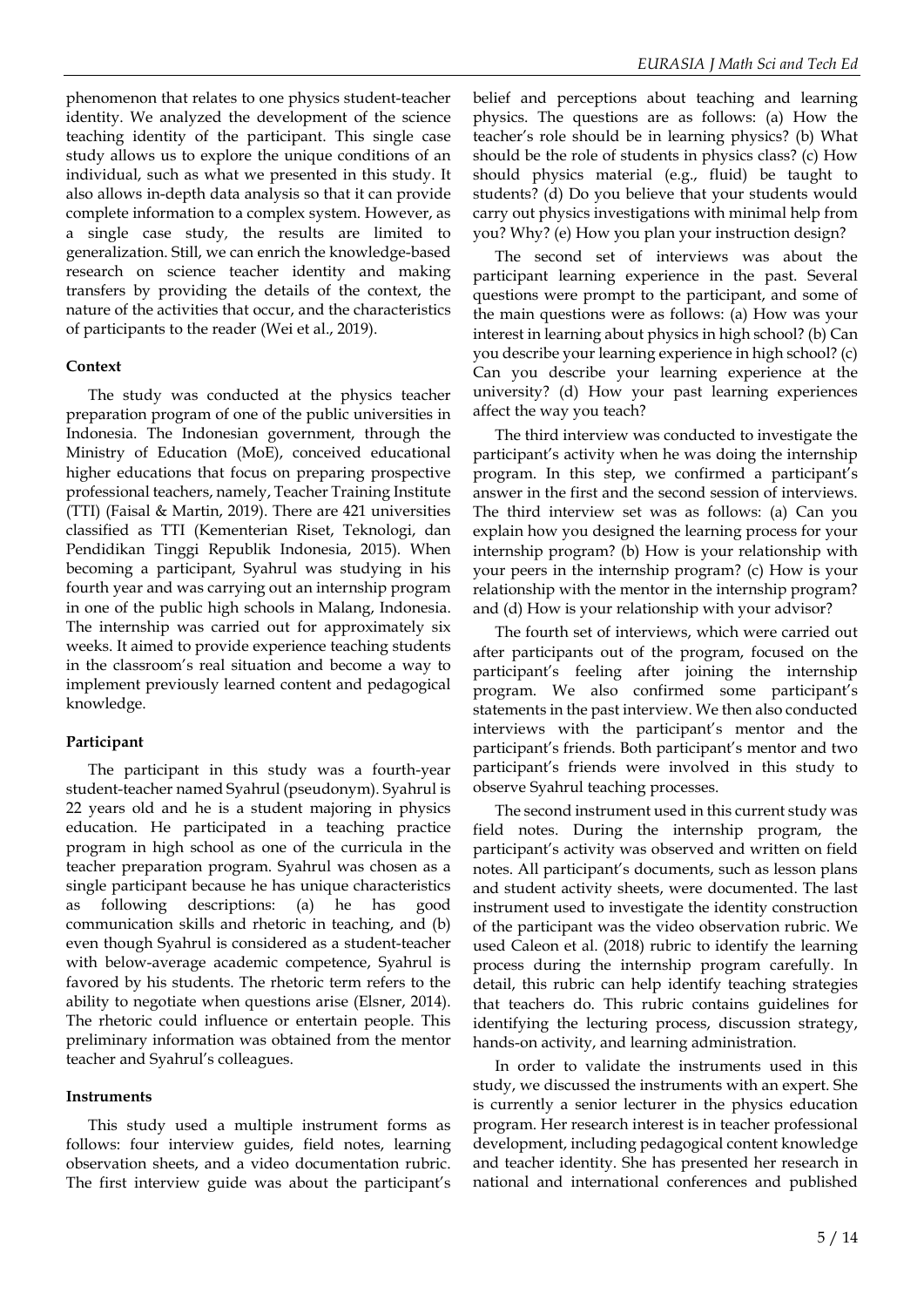papers in several journals in this field. In addition, the instruments were also presented, discussed, and reviewed by 15 students who enrolled in the physics education graduate program. This effort is based on the assertion from Merriam and Tisdell (2015) that one strategy to improve the reliability of qualitative studies is to have discussions with colleagues.

#### **Data Collection and Analysis**

Data were collected through semi-structured interviews, learning observations, field notes, and documentation through video of participants' activities in teaching. The interview was carried out four times. Three interviews were carried out when the participant was in the internship program, and one time was carried out after the participant had finished the internship. The duration of each interview was about 20 minutes. In each interview, the researcher also clarifies some of the participant responses from the previous interview. We also conducted interviews with Syahrul's mentors and colleagues to support the findings. All interviews were conducted in Indonesian. As the first step of data analysis, we transcribed the interviews from the audio recordings into verbatim. For the second step, we coded the text through a priori coding techniques into four categories of identity (Gee, 2000), as follows: (a) nature identity, (b) discourse identity, (c) affinity identity, and (d) institution identity. Gee's identity framework gives a detailed structure method to examine teacher identity, which can be applied when interpreting interview data. The learning process carried out by Syahrul was recorded and then analyzed. Learning observation video results were analyzed using a constructivism learning observation protocol (Caleon et al., 2018). The video was then analyzed by splitting the video into multiple segments where each segment was rendered into five minutes. We were helped by other student-teachers in observing the participant's teaching style and how the students' activities in the classroom were performed. The results of the video analysis were used as the source in determining the factual practices carried out by the participant in order to clarify and support the interview data. Data from interviews and observations were also triangulated with field notes and participant documents such as syllabus and lesson plans to generate the themes. To establish the trustworthiness of data analysis, we used triangulation strategies through the following descriptions: (a) we collected the data from the various resources (e.g., different interviews, messages) for the same purpose; (b) we asked the participant to crosscheck the information that we had from the interview, and (c) we shared the data interpretation to check whether we had the same perception or not with the participant.

### **RESULTS AND DISCUSSION**

#### **Discourse Identity: Emphasizing the Importance of Student Center Learning**

This section explains Syahrul's identity based on the perspective of discourse identity. Through this perspective, Syahrul was understood as a physics student-teacher who was currently enacting an internship in teaching practice. Discourse identity is also related to who Syahrul is, according to the people around him. This perspective presents his learning orientation, beliefs, and teaching practices. Syahrul's belief was very dominant in the constructivist realm. He believes that learning physics should be done with a student-centered inquiry*.* Syahrul also firmly believes that demonstrating the application of the physics concepts in everyday life is beneficial as the instruction in teaching and learning physics. This belief of inquiry learning is one aspect of a reform-oriented approach (Avraamidou, 2014a) so that it gives a chance for Syahrul to be a reform-oriented science teacher in the future. Syahrul strongly emphasized the importance of the student-center learning approach. Syahrul shared that:

*Nowadays, it is a good time to apply a student-centered approach, so students must be more active. The teacher is only a mediator. Especially in physics, students have received their physics concepts in their home. We could discuss the student's findings in class. A teacher is not just the center of learning, but the teacher is also more as a motivator for students. ... thus, it is important to be aware of how the teacher manages students to be more active in learning. (Interview 1)*

In addition, the data analysis showed that inquiry learning was central to Syahrul's teaching identity. For example, in the lesson plan, which consisted of five meetings, he planned all the learning processes involving a scientific approach through group investigation. In general, the learning process is as following descriptions: (a) students in groups observe video problems at several meetings such as video breaking eggs in water (the concept of hydrostatic pressure), submarine videos (Archimedes law), and videos of the use of hydraulic jacks (Pascal's law); (b) students then collect data both through literature review and experiments and (c) students are asked to present the results of the experiment and discuss in the classroom.

Some of Syahrul's friends who also teach in the same school shared information that Syahrul taught well. For instance, he made students comfortable in learning. The expression below was Syahrul friends' response when we asked a question related to their opinions about the Syahrul teaching style.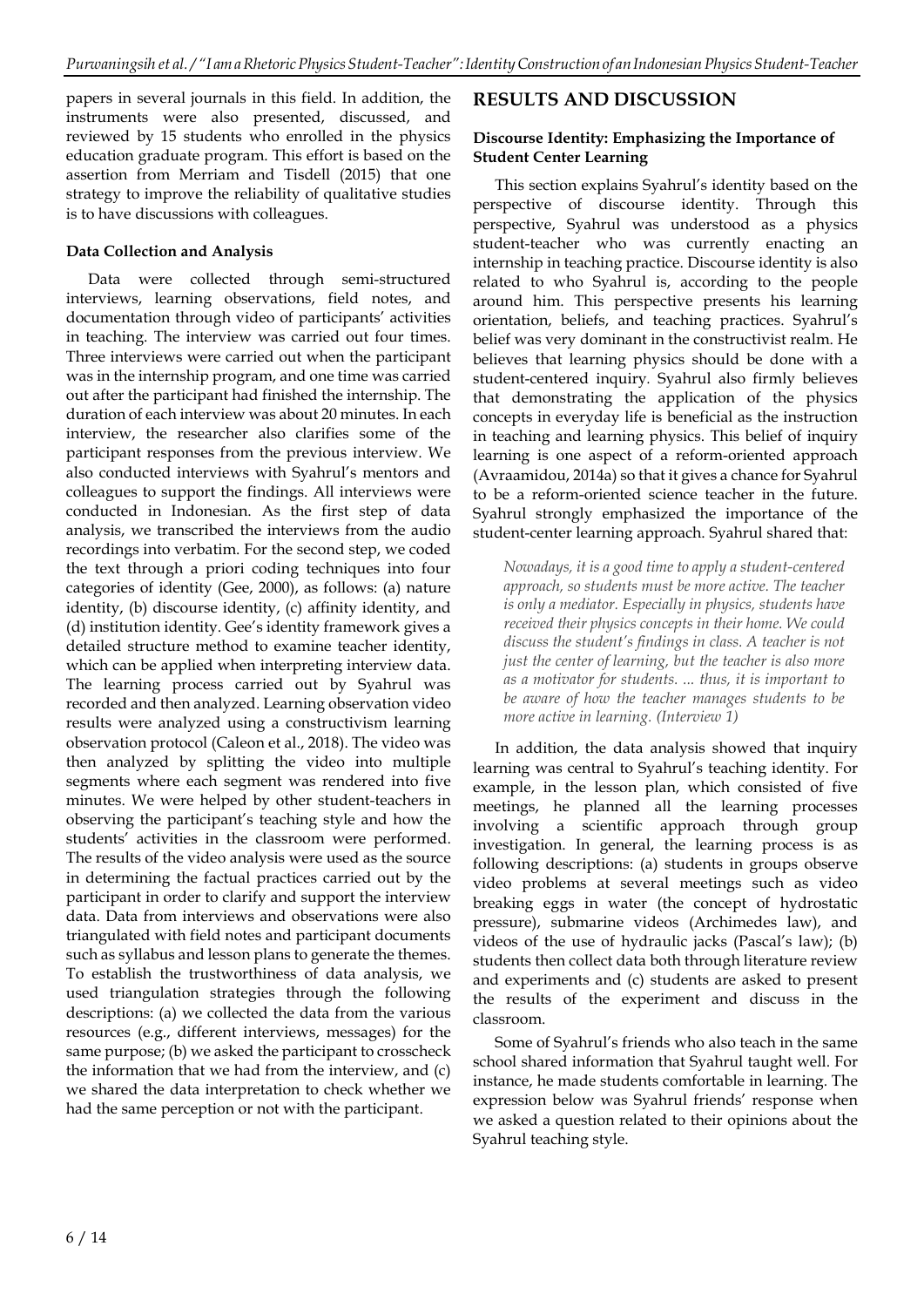*Syahrul's teaching and learning activities are good. He brings good atmosphere and adjuststhe condition in his class. (Interview with Syahrul's friend)*

From the excerpt above, we can know that Syahrul managed the classroom well. He could create a good learning environment. We also found evidence from learning observation when Syahrul tried to encourage students to propose their idea. He facilitated students with worksheets that lead students to find concepts and argue related to physical phenomena presented at the beginning of the learning process. However, video segment analysis showed that Syahrul tended to dominate and failed in the enactment of students in inquiry learning. Syahrul had difficulty in applying inquiry learning and guiding students to find concepts through worksheets. Based on the analysis of learning observation videos, Syahrul attempted to conduct inquiry learning as follows.

*Students are divided into groups of 4-5 people per group. Students watch videos of how submarines can sink, hover, and float. Students explain this phenomenon by searching for information from various sources with pre-prepared worksheets. At the end of the lesson, two groups present the results obtained in front of the class. (Observation of the first learning)*

What we observed from the learning process, Syahrul was developing his identity as a physics student-teacher who tried to apply inquiry learning. Syahrul combined his rhetoric skills with inquiry learning. This result is in line with the assertation of Lamote and Engels (2010) that many student-teachers use and develop studentcentered learning in their way of teaching. However, the inquiry conducted by Syahrul was not yet providing optimal results. Some students seemed difficult to complete the task in the worksheets. This finding is in agreement with the study conducted by Mansour (2013) that the consistency of constructivist belief, including inquiry learning, tends to inconsistent with its practice. Although there was a tendency for Syahrul to have a reputation as a reform-oriented teacher, Syahrul often interfered with learning through his rhetorical skills. Therefore, it was difficult to conclude Syahrul's identity. This result is consistent with the findings from Izadinia's (2013) study that discourse identity is complex and difficult to determine.

#### **Nature Identity: Men in Science**

We used the nature identity's perspective, specifically gender, to describe the characteristics of Syahrul brought from birth. In Syahrul's classroom, boys were a minority in which there were 17 female students and only four male students. Although there is a stereotype that male physics teacher is better than female physics teacher, the number of female students in the education program is still higher than male students.

Personally, this stereotype could be indicated from the interview with Syahrul when we asked Syahrul to describe his experience with some female physics teachers in his previous education.

#### *"Female teachers were fussy, sometimes not in line with what she said and what she did" (Interview 4)*

We can see that Syahrul thought that male physics teachers should be better than female physic teachers. It is not only because of the natural identity of Syahrul as a boy, but it is also more to the clarity of how male teachers explain a particular physics topic. It is also related to the characteristics of a male teacher who is assertive. According to the Syahrul point of view, this result showed that male teachers are better than female teachers. On the other side, we found the evidence that Syahrul had a role model that leads him to be a physics teacher when he studied in high school. It was common in the previous decade to have more male physics teachers in senior and junior high schools. Syahrul's experiences with some male physics teachers in his previous level of education can be seen from the following excerpts. Syahrul shared that:

*I am amazed by the way of Mr. Y (Syahrul's high school teacher) teaches, although he dominates learning. I can understand the concepts of the application presented. I can remember the physics formula by looking back at the application of the concept that was explained before. (Interview 2)*

*Mr. X's (Syarul's university teacher) teaching with inquiry is very interesting. We are seen to find physics formulas slowly. (Interview 2)*

We also asked Syahrul about his general view about the suitable teacher in teaching physics according to gender.

*In my opinion, both girls and boys can be good physics teachers as long as they manage the class well. There is a female physics teacher who can teach well. (Interview 4)*

The excerpt above indicates that gender played a role in the development of Syahrul's identity as a studentteacher. Syahrul considers that female teachers talk too much than male teachers. On the other hand, he indicated that it should not be different between female and male physics teachers as long as they could deliver learning and manage the classroom well. He did not have a problem with the gender of a physics teacher, although he tended to favor male physics teachers. This result is supported by some previous studies, which found that a person considers gender when choosing a role model. A female student tend to be attractive to a female teacher (Avraamidou, 2014a; Brickhouse et al., 2000), and male students tend to have more interest in a male teacher (Eliasson et al., 2016).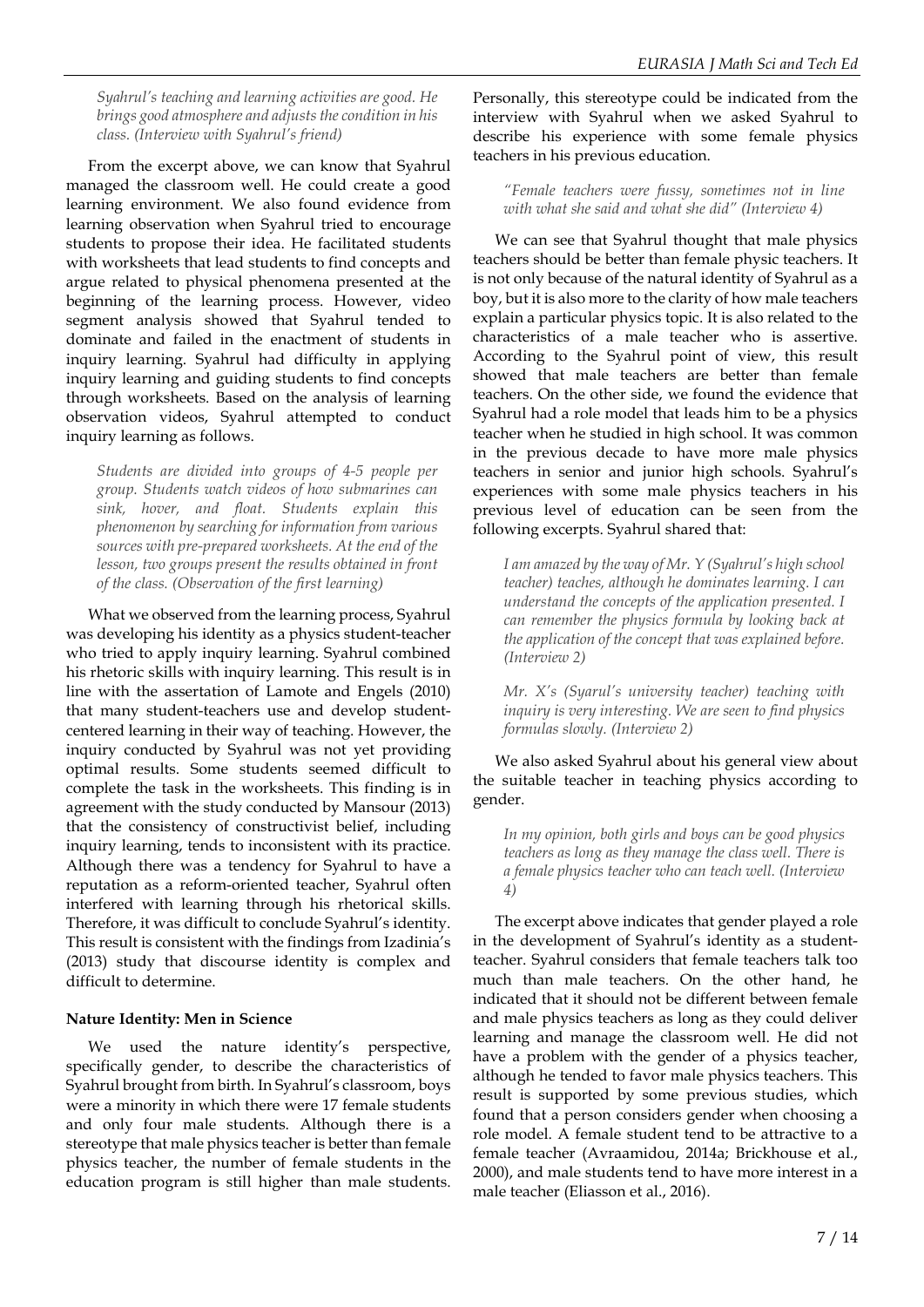### **Affinity Identity: Relationships and Focus of Attention in Learning Physics**

We used the affinity identity framework to describe the attention that dominates Syahrul's identity and its relationship with students. This attention is related to Syahrul's choice of whether to focus on himself or to students' abilities. Meanwhile, the relationship with students focuses on whether learning centralizes student learning classically or views students as individuals who need guidance (Settlage et al., 2009).

*Attention***.** Syahrul is very concerned about the condition of his students in the classroom. The results from his observations before carrying out teaching practices helped him to identify students' characteristics. Based on interviews, after the first learning and the third teaching practice, Syahrul showed that he needed to adjust his learning and teaching process based on students' characteristics. He felt that he needed to provide more assistance to each group when the students did an investigation on a certain physics topic.

*In my opinion, the students' condition in my class was less active. It might cause that my plan did not work well. This chapter will be delivered in the fourth meeting. Based on my observation before, I have to go around the groups to guide them. By doing this, I hope the students will be more engaged in the learning process, especially when I explain some parts to them (Interview 1)*

### Syahrul's friends also added that Syahrul's teaching style was tailored to the characteristics of the students.

*He is so humble with the people around him. He also cares about people. That's why he has a good relationship with his students... His explanation seemed to be well connected with the students, especially because most students stated that they were pleased if the teacher and students became friends. (Interview with Syahrul's friend)*

It is important to notice that Syahrul can create a good situation, which is no border between the teacher and students. This condition might support students to be more active like what he expected.

*Relationship.* The application of learning strategies in the classroom contribute to the construction of the relationship between the teacher and students. Syahrul's relationship with his teacher during high school formed his identity as a teacher. Although all Syahrul physics teachers in high school mostly used a teacher-centered approach, Syahrul found one of his teachers was inspiring in the teaching method. Therefore, Syahrul wanted to adapt his teaching method in his class. The teacher did not explain the physical formulas mathematically like other teachers in detail, but the teacher emphasized the application of physics concepts in daily life.

*What I most likefrom a teacher in my senior high school experience was a teacher who explains physics examples in everyday life. If the teacher explains it through examples by providing the application of concepts in daily life, I can remember the formula by looking back at the application. It makes sense. Now, I try to implement that way of teaching to my students. (Interview 2)*

We found another evidence about how Syahrul's relationship with people around him influence his identity; it is from his experience in the university. Physics education was not Syahrul's first choice when attending university entrance selection. His choice was a physics engineering major. At the beginning of lectures in the physics department, he merely went through the learning process, but he did not enjoy it, and he felt in the wrong direction. However, in the development of his learning process in the physics education program, he was quite comfortable following the learning in education courses rather than physics courses. One of the lecturers impressed him. The lecture taught him how to do learning with an inquiry method. According to Syahrul, the technique used by the lecturer in teaching was very good. Syahrul tried to follow his teacher teaching style when he designed his lesson plans. This intention can be viewed from the following excerpts:

*The lesson plan that I made follows Mr. X's (Syahrul's university teacher) way. So, the formula is still there, for example*,  $w = m.g$  *(Syahrul wrote that formula); there is still m in the worksheet, while other variables are not included there. So, students need to finish that. For example, force is the multiplication of this stuff (Syahrul pointed the m letter) with this stuff (Syahrul pointed the g letter). Guidance still exists, but do not immediately give the solution. The blank part is still there, but there is a direction to solve it. (Interview 3)*

The relationship that also forms Syahrul's identity is his relationship with the mentor while undergoing the teaching practice. The relationship between Syahrul and his mentor teacher was not very good. According to Syahrul, a mentor teacher's existence provided less contribution on Syahrul's learning process in becoming a physics teacher. Syahrul did not get much feedback on what he was doing. This condition made him feeling less developed during the teaching experience program.

*I did not get any instructions from my mentor teacher. Even before that, I collected the wrong documents, it was not corrected. I realized after I collected it. ... I am not too busy there. My friend, by his mentor, was even asked to create a module. In my opinion, giving assignments to students who are doing practice as a teacher is important to help us learn about the actual practice as a teacher. (Interview 4)*

To overcome this problem, he had many discussions with his friends, both in the same school and in different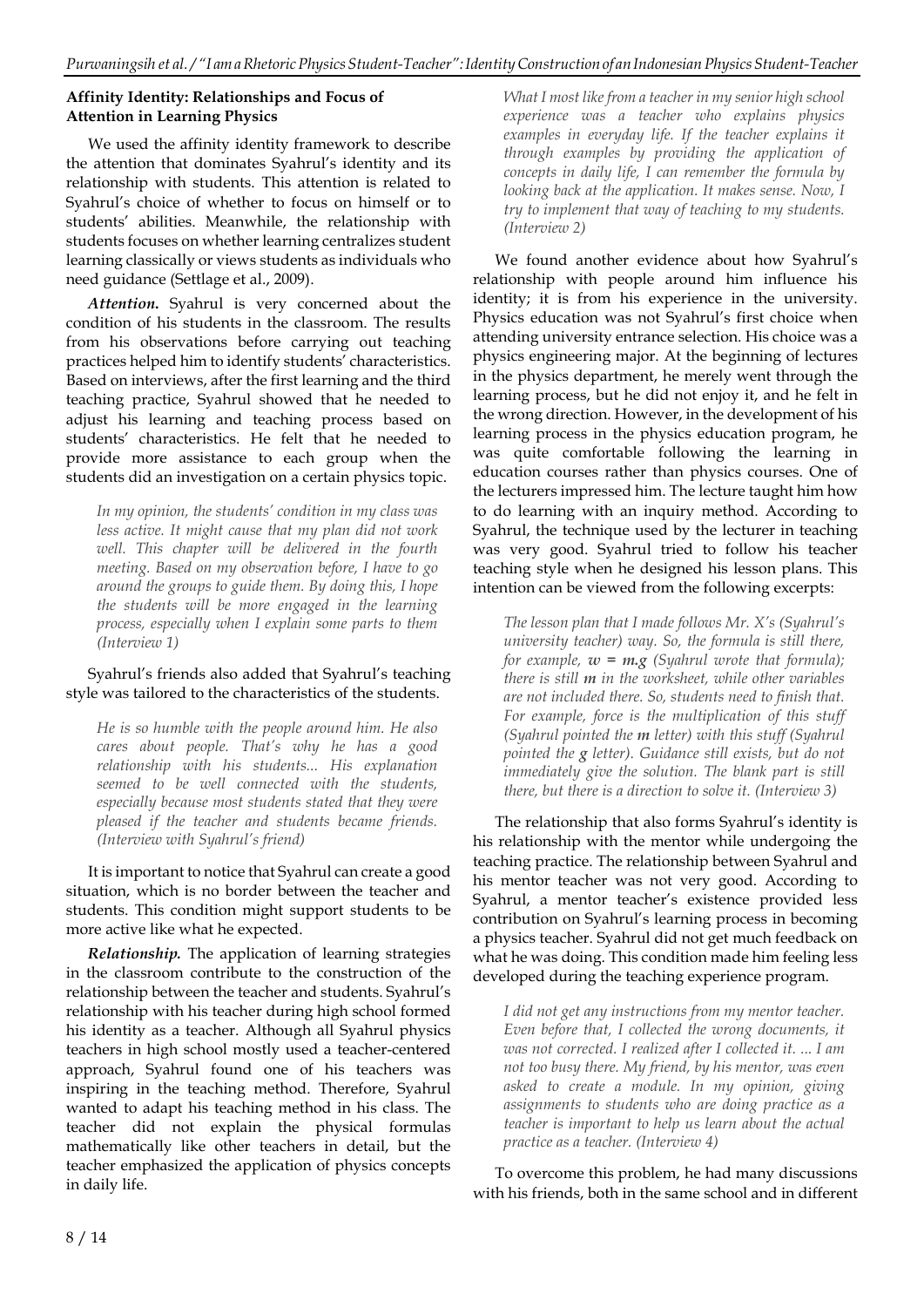schools. This discussion showed that his relationship with his friends played an important role in constructing Syahrul's identity.

*I prepared lesson plans with my friend who practices at school X. ... Before teaching my students, I often discussed physics concepts with two of my friends who were also practicing at the same school with mel. (Interview 1 and interview 4)*

The excerpts highlight the affinity's identity of Syahrul in the context of the community of other students-teachers. Syahrul finds the effort to keep his quality teaching practice well. Although he did not obtain enough feedback from his mentor teacher, he built his interaction with other students who were in the same situation as he was.

Analysis of the data above shows that the Syahrul's identity was formed from his experience. The experience of previous learning provides input that he needs to consider the students' condition. This result is in line with Lamote and Engels' (2010) study that teaching practice helps improve students' perspective on a learning process to be more realistic. It is also important to understand students' initial knowledge (Lestari & Fauzi, 2019) in order to have a general overview of the students' abilities that can be used in planning the learning process. Andreasen et al. (2019) emphasized that a teacher's understanding of his role in the learning process supports the development of identity as a teacher. Another factor that shapes Syahrul's identity within the framework of affinity identity is its relationship with others. The teacher's role model contributes greatly to forming Syahrul's identity. This finding is in line with Moreau and Brownhill's (2017) study that a person's teaching orientation is formed from his interactions with the teacher and lecturer who taught him. In line with Syahrul's view, teaching practice should encourage students to discuss with mentors. This is important because one of the goals of dialogue in teacher preparation is to link theory and practice (Britton & Tippins, 2015).

### **Institution Identity: The Role of Teachers and Organizations**

The development of Syahrul's identity cannot be separated from the institutional authorities (i.e., university and schools). In this section, Syahrul's identity is viewed from the context of student organizations that have been followed. First, Syahrul's identity is influenced by his learning experience while studying in high school. Positioning as a student, he can understand physics concepts and formulas. From high school experiences, Syahrul could reflect which the best way of teaching from his teachers in high school that worked to his process of understanding physics concepts. He preferred to have the teaching strategies that involved the application of physics concepts in daily

### life, and it greatly influenced the way he teaches as a student-teacher. This condition can be seen from the following excerpts.

*There were three teachers when I was in high school. So, every year was different. What I didn't like was the teacher, who made physics more complicated. So, what we got during two hours of learning in the classroom was generating a physics formula with confusing pictures. The application and practice questions were not taught. If there were friends who did not practice well, they would be left behind. ... (Interview 2)*

*One my physics teacher always described the physics formula and continued applying that formula in an everyday life context. I was trying to follow his teaching style now. (Interview 4)*

Secondly, Syahrul, as a student at the university, shaped his identity as a prospective physics teacher. At the university, he interacts with various types of characters and teaching styles of lecturers. He also learned and developed his ability to teach through method and physics courses. As mentioned in the previous section, Syahrul had a role model in his teaching style from one of the teachers in the university.

Finally, his two years of experience in managing campus organizations also provided valuable experience for Syahrul's identity. Being placed in the department of public relations in students' organization structure has increased his rhetoric skills. In addition, the department that deals with outside agencies and organizations also trained his confidence in public speaking.

*Actually, like this, ... I was forced to enter the organization by my senior. There was one moment that I could not forget. At that time, in a room, there were many people, and I was told to speak in front ... I didn't prepare anything, and I had to talk. I finally learned from there. Self-taught learning from the organization because I was placed as the head of public relations. The participation in this organization for two years evoked my ability to talk in front of people. I also could communicate with the company or school principals well. (Interview 2)*

This excerpt provides a shred of evidence that the role of the institution in shaping Syahrul's identity. The Syahrul's involvement in the students-organization makes him more confident to talk in front of the people, which is a teacher's needs. From the side of the kind of activities provided by the institution, Syahrul's identity was formed by formal and informal institutions. Formal institutions were schools and universities which form Syahrul's teaching style as a physics teacher. On the other hand, the campus organization formed Syahrul's identity to have high confidence in communication and rhetoric skills. As reported from previous research,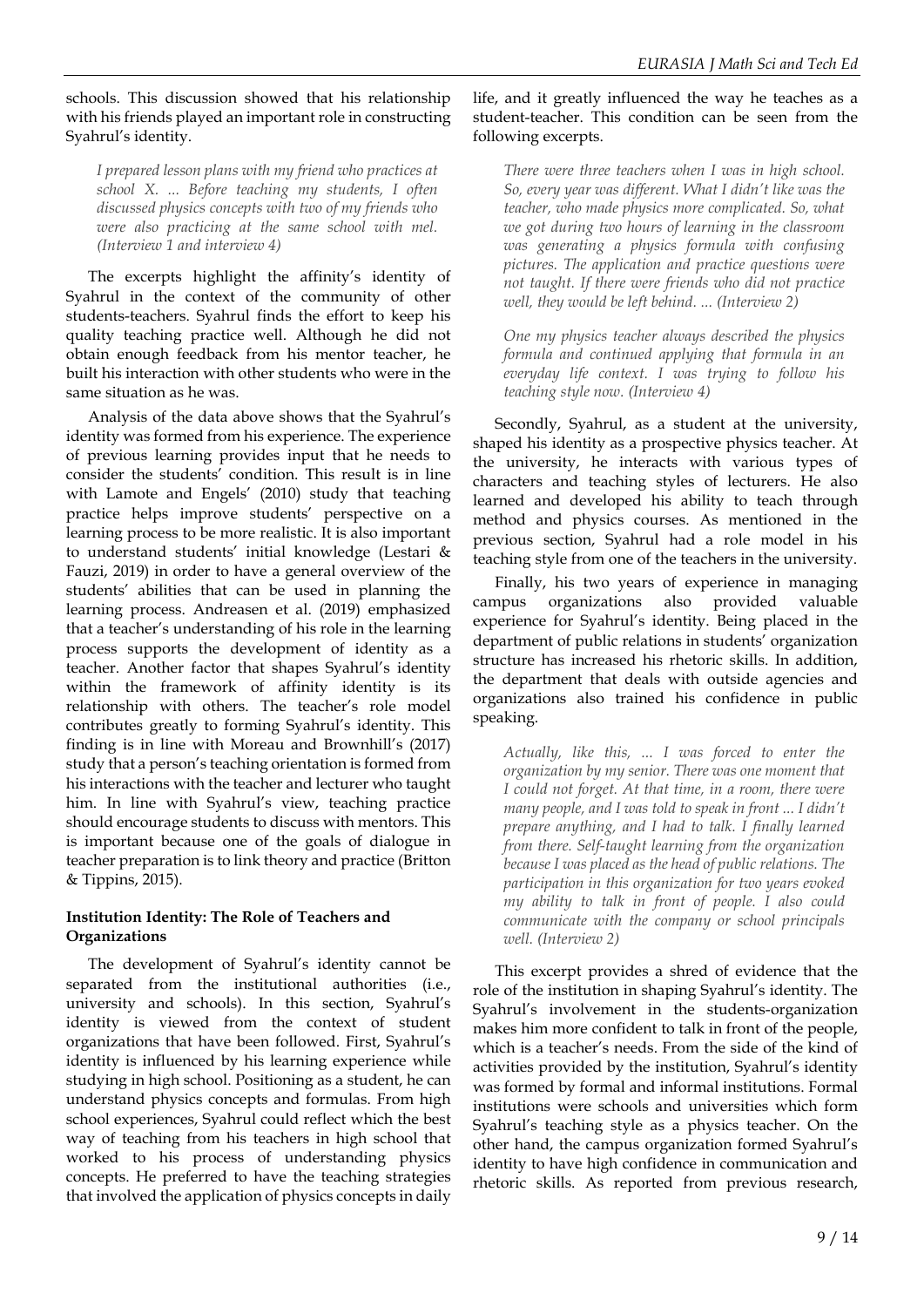

Figure 1. The construction of Syahrul's identity

informal learning experience can contribute to the development of one's identity (Close et al., 2016; Wulff et al., 2018). It supports the development of competence's belief and motivation in a science career. By this, stakeholders and policymakers need to consider the involvement of both formal and informal activities in preparing prospective physics teachers. This result is supported by findings from Andreasen et al. (2019) that university collaboration predicts the development of teacher identity.

# **IMPLICATIONS**

The aim of this study described the teacher professional identity of a student during teaching practice in a school in the form of internship program. This description is discussed in four components of identity, namely: nature identity, discourse identity, affinity identity, and institution identity, which are presented in Figure 1. From Syahrul's case, it is showed that identity is a complex and growing over time. The identity of Syahrul's teacher professionalism builds on his experience from being a student to becoming a student-teacher. Environmental factors such as interactions with friends, campus organizations, lecturers, and mentors also support the development of Syahrul's identity. Nevertheless, Syahrul's identity as a student-teacher is still immature. For example, his belief

in inquiry learning is still difficult to be applied in learning practices—besides, the mentor support when learning practices is not so optimal. Syahrul was not given sufficient feedback from his mentor during the internship program. Even so, he still believes that learning physics should present the application of physics concepts in everyday life to the students.

Syahrul builds his identity as a teacher who facilitates students' inquiry. This strategy was a reformative thought and very different from the traditional learning he had felt at school. Syahrul has reformative thoughts on the learning outcomes obtained while he was a student. Therefore, universities are very dominant in developing one's teaching identity. Moreover, teaching identity would be considered as a prediction about a future career of a student-teacher (Izadinia, 2013). On the other hand, the outside classroom experience, such as involving the student's organization, can contribute quite dominantly in shaping Syahrul's identity. As a prospective professional teacher, the head of public relations in student organizations increases his confidence in communication and rhetoric skills. Syahrul builds his identity as a rhetoric communicative teacher. A study from Kerssen‐Griep (2001) showed that teachers who have good communication skills have a positive influence on student's motivation. Furthermore,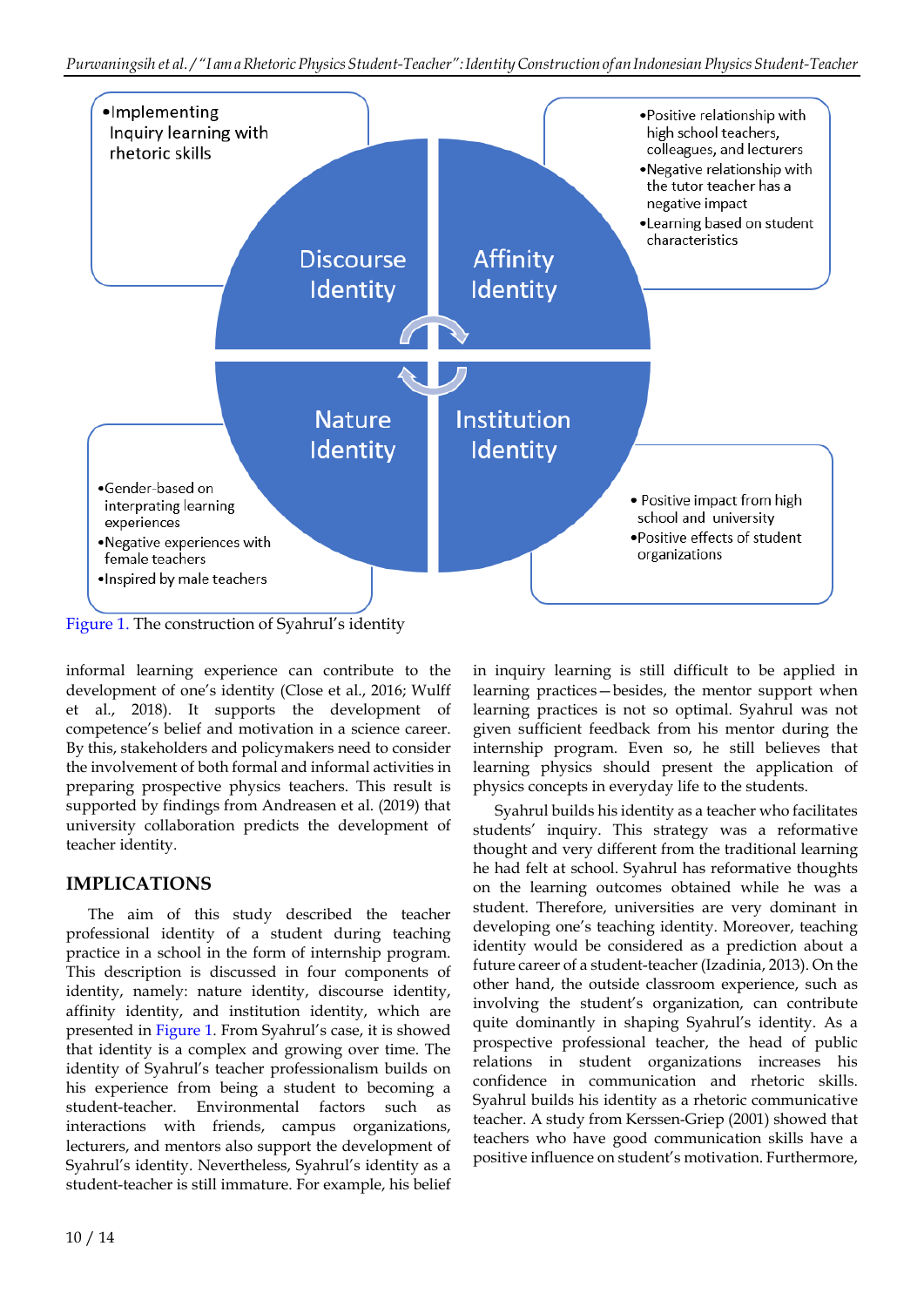this developing motivation will improve student learning outcomes (McCroskey et al., 2006).

This study provides an overview of how studentteacher identity is formed through experience. As a drawback of this study, this study gives some implications to the teacher preparation program. First, universities need to increase collaboration with schools to cater to the student-teachers with teaching practices. Second, universities also need to ensure that students obtain maximum guidance from mentor teachers. Third, we need to pay attention to the issue where a lecturer should not focus on gender differences but needs to be fair in giving attention to all students.

The limitation of this study is the consistency of participant responses. As a student-teacher, the identity of Syahrul is not yet so mature that it needs to require good instruments. Future studies can try to use interview techniques with the help of life grid interviews or other data collection methods to maximize data exploration. In addition, this study involved one participant which we are not aimed to generalize our findings. However, this study appears as a preliminary report in looking at the development of participant identity for the next phase from one single participant. So, it will be fruitful if the next study can involve more participants and gain more various experiences during the internship program.

### **CONCLUSION**

This case study illustrates that student-teachers identity is complex and unstable. In the perspective of nature identity, Syahrul builds his identity through positive experiences from male teachers and bad experiences from female teachers. Although Syahrul's identity in the perspective of discourse identity is immature, it shows that he is a pre-service teacher who believes in inquiry as the best approach in teaching and learning physics concepts and he implements it with rhetoric skills. From the affinity perspective, Syahrul's identity is built from his relationships with the people around him (e.g., high school teachers, university teacher, mentor teacher, and his friends) that involve his belief and influence decision in the development of becoming a physics teacher. Institution identity originating from the position of Syahrul as students from various levels has positive and negative impacts on the construction of his identity as the form as a formal learning experience. Meanwhile, Syahrul's participation in students' organization beyond the formal institution also plays an important role in shaping his teacher identity as a physics teacher.

### **REFERENCES**

Andreasen, J. K., Bjørndal, C. R. P., & Kovač, V. B. (2019). Being a teacher and teacher educator: The antecedents of teacher educator identity among mentor teachers. *Teaching and Teacher Education*, *85*, 281-291. <https://doi.org/10.1016/j.tate.2019.05.011>

- Astuti, P. (2016). Practitioner of cooperative learning as part of novice teachers' professional Identity. *TEFLIN Journal*, *27*(2), 132-153. [https://doi.org/](https://doi.org/10.15639/teflinjournal.v27i2/132-152) [10.15639/teflinjournal.v27i2/132-152](https://doi.org/10.15639/teflinjournal.v27i2/132-152)
- Avraamidou, L. (2014a). Tracing a beginning elementary teacher's development of identity for science teaching. *Journal of Teacher Education*, *65*(3), 223-240. <https://doi.org/10.1177/0022487113519476>
- Avraamidou, L. (2014b). Studying science teacher identity: Current insights and future research directions. *Studies in Science Education*, *50*(2), 145- 179.

<https://doi.org/10.1080/03057267.2014.937171>

- Avraamidou, L. (2019a). "I am a young immigrant woman doing physics and on top of that I am Muslim": Identities, intersections, and negotiations. *Journal of Research in Science Teaching*, *57*, 311-341. <https://doi.org/10.1002/tea.21593>
- Avraamidou, L. (2019b). Science identity as a landscape of becoming: Rethinking recognition and emotions through an intersectionality lens. *Cultural Studies of Science Education*, *15*, 323-345. [https://doi.org/](https://doi.org/10.1007/s11422-019-09954-7) [10.1007/s11422-019-09954-7](https://doi.org/10.1007/s11422-019-09954-7)
- Badia, A., & Iglesias, S. (2019). The Science Teacher Identity and the Use of Technology in the Classroom. *Journal of Science Education and Technology*, *28*(5), 532-541. [https://doi.org/10.1007](https://doi.org/10.1007/s10956-019-09784-w) [/s10956-019-09784-w](https://doi.org/10.1007/s10956-019-09784-w)
- Beauchamp, C., & Thomas, L. (2009). Understanding teacher identity: An overview of issues in the literature and implications for teacher education. *Cambridge Journal of Education*, *39*(2), 175-189. <https://doi.org/10.1080/03057640902902252>
- Beijaard, D., Meijer, P. C., & Verloop, N. (2004). Reconsidering research on teachers' professional identity. *Teaching and Teacher Education*, *20*(2), 107- 128. <https://doi.org/10.1016/j.tate.2003.07.001>
- Brickhouse, N. W., Lowery, P., & Schultz, K. (2000). What kind of a girl does science? The construction of school science identities. *Journal of Research in Science Teaching*, *37*(5), 441-458.
- Britton, S. A., & Tippins, D. J. (2015). Practice or theory: Situating science teacher preparation within a context of ecojustice philosophy. *Research in Science Education*, *45*(3), 425-443. [https://doi.org/10.1007/](https://doi.org/10.1007/s11165-014-9430-1) [s11165-014-9430-1](https://doi.org/10.1007/s11165-014-9430-1)
- Bukor, E. (2015). Exploring teacher identity from a holistic perspective: Reconstructing and reconnecting personal and professional selves. *Teachers and Teaching*, *21*(3), 305-327. <https://doi.org/10.1080/13540602.2014.953818>
- Caleon, I. S., Tan, Y. S. M., & Cho, Y. H. (2018). Does teaching experience matter? The beliefs and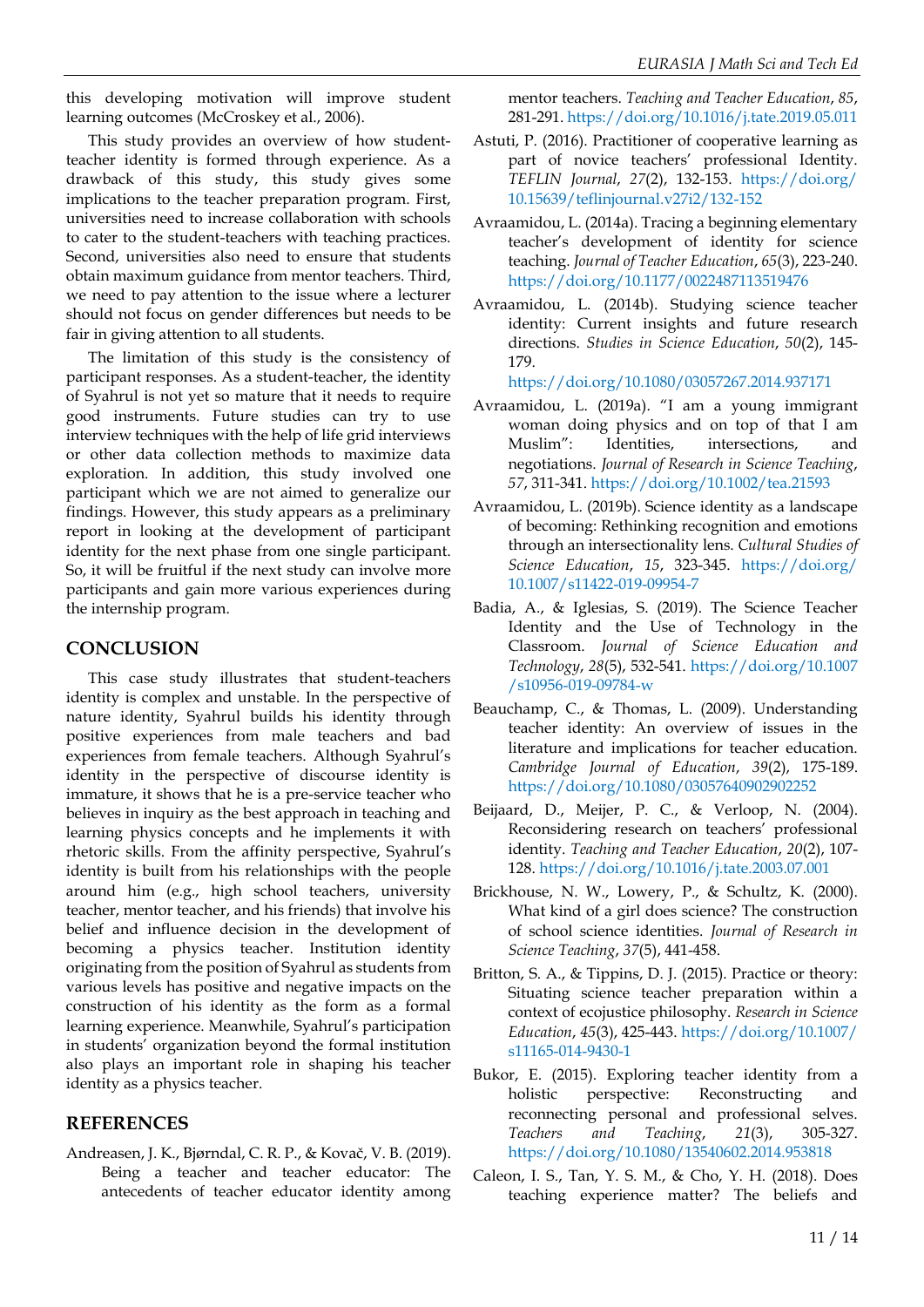practices of beginning and experienced physics teachers. *Research in Science Education*, *48*(1), 117- 149. <https://doi.org/10.1007/s11165-016-9562-6>

- Çetin, G., & Eren, A. (2019). Turkish prospective teachers' professional goals, beliefs about the attainability of these goals, identities, and possible selves. *Asia Pacific Education Review*, *20*(3), 423-447. <https://doi.org/10.1007/s12564-018-9561-6>
- Chen, J. L., & Mensah, F. M. (2018). Teaching contexts that influence elementary preservice teachers' teacher and science teacher identity development. *Journal of Science Teacher Education*, *29*(5), 420-439. <https://doi.org/10.1080/1046560X.2018.1469187>
- Chien, S.-C. (2019). Toward an understanding of high school in-service English teachers' identities in their professional development. *Asia Pacific Education Review*, *20*(3), 391-405. [https://doi.org/](https://doi.org/10.1007/s12564-019-09582-4) [10.1007/s12564-019-09582-4](https://doi.org/10.1007/s12564-019-09582-4)
- Chong, S., Low, E. L., & Goh, K. C. (2011). Emerging professional teacher identity of pre-service teachers. *Australian Journal of Teacher Education*, *36*, 50-64.
- Close, E. W., Conn, J., & Close, H. G. (2016). Becoming physics people: Development of integrated physics identity through the Learning Assistant experience. *Physical Review Physics Education Research*, *12*(1), 010109. [https://doi.org/10.1103/PhysRevPhys](https://doi.org/10.1103/PhysRevPhysEducRes.12.010109) [EducRes.12.010109](https://doi.org/10.1103/PhysRevPhysEducRes.12.010109)
- Darragh, L., & Radovic, D. (2019). "To Tia with love": Chilean mathematics teacher identities after professional development. *ZDM*, *51*(3), 517-527. <https://doi.org/10.1007/s11858-018-01023-7>
- Deneroff, V. (2016). Professional development in person: Identity and the construction of teaching within a high school science department. *Cultural Studies of Science Education*, *11*(2), 213-233. [https://doi.org/](https://doi.org/10.1007/s11422-013-9546-z) [10.1007/s11422-013-9546-z](https://doi.org/10.1007/s11422-013-9546-z)
- Deng, L., Zhu, G., Li, G., Xu, Z., Rutter, A., & Rivera, H. (2018). Student teachers' emotions, dilemmas, and professional identity formation amid the teaching practicums. *The Asia-Pacific Education Researcher*, *27*(6), 441-453. [https://doi.org/10.1007/s40299-](https://doi.org/10.1007/s40299-018-0404-3) [018-0404-3](https://doi.org/10.1007/s40299-018-0404-3)
- Dominguez, C. R. C., Viviani, L. M., Cazetta, V., Guridi, V. M., Faht, E. C., Pioker, F. C., & Cubero, J. (2015). Professional choices and teacher identities in the science teacher education program at EACH/USP. *Cultural Studies of Science Education*, *10*(4), 1189- 1213. <https://doi.org/10.1007/s11422-014-9650-8>
- El Nagdi, M., Leammukda, F., & Roehrig, G. (2018). Developing identities of STEM teachers at emerging STEM schools. *International Journal of STEM Education*, *5*(36). [https://doi.org/10.1186/](https://doi.org/10.1186/s40594-018-0136-1) [s40594-018-0136-1](https://doi.org/10.1186/s40594-018-0136-1)
- Eliasson, N., Sørensen, H., & Karlsson, K. G. (2016). Teacher-student interaction in contemporary science classrooms: Is participation still a question of gender? † . *International Journal of Science Education*, *38*(10), 1655-1672. [https://doi.org/](https://doi.org/10.1080/09500693.2016.1213457) [10.1080/09500693.2016.1213457](https://doi.org/10.1080/09500693.2016.1213457)
- Elsner, J. (Ed.). (2014). *Art and rhetoric in Roman culture*. Cambridge University Press.
- Faisal, & Martin, S. N. (2019). Science education in Indonesia: Past, present, and future. *Asia-Pacific Science Education*, *5*(4). [https://doi.org/10.1186/](https://doi.org/10.1186/s41029-019-0032-0) [s41029-019-0032-0](https://doi.org/10.1186/s41029-019-0032-0)
- Gandana, I., & Parr, G. (2013). Professional identity, curriculum and teaching *Intercultural Communication*: An Indonesian case study. *Language, Culture and Curriculum*, *26*(3), 229-246. <https://doi.org/10.1080/07908318.2013.833620>
- Gee, J. P. (2000). Identity as an Analytic Lens for Research in Education. *Review of Research in Education*, *25*, 91-125. [https://doi.org/10.2307/](https://doi.org/10.2307/1167322) [1167322](https://doi.org/10.2307/1167322)
- Gracia, E. P., Rodríguez, R. S., & Pontes Pedrajas, A. (2019). Analysis of science and technology preservice teachers' beliefs on the construction of the teachers' professional identity during the Initial training process. *EURASIA Journal of Mathematics, Science and Technology Education*, *15*(10), em1756. <https://doi.org/10.29333/ejmste/105896>
- Gross, M., & Hochberg, N. (2016). Characteristics of place identity as part of professional identity development among pre-service teachers. *Cultural Studies of Science Education*, *11*(4), 1243-1268. <https://doi.org/10.1007/s11422-014-9646-4>
- Hanna, F., Oostdam, R., Severiens, S. E., & Zijlstra, B. J. H. (2019). Domains of teacher identity: A review of quantitative measurement instruments. *Educational Research Review*, *27*, 15-27. [https://doi.org/10.1016](https://doi.org/10.1016/j.edurev.2019.01.003) [/j.edurev.2019.01.003](https://doi.org/10.1016/j.edurev.2019.01.003)
- Hidayati, S. (2018). Exploring novice EAP teacher's selfreflection as a platform for professional development. Indonesian Journal of Applied development. *Indonesian Journal Linguistics*, *8*(2), 441-451. [https://doi.org/10.17509](https://doi.org/10.17509/ijal.v8i2.13310) [/ijal.v8i2.13310](https://doi.org/10.17509/ijal.v8i2.13310)
- Hong, J. Y. (2010). Pre-service and beginning teachers' professional identity and its relation to dropping out of the profession. *Teaching and Teacher Education*, *26*(8), 1530-1543. [https://doi.org/](https://doi.org/10.1016/j.tate.2010.06.003) [10.1016/j.tate.2010.06.003](https://doi.org/10.1016/j.tate.2010.06.003)
- Ilfiandra, I., Setiadi, R., & Sumarto, S. (2019). The comparison of professional identity of prospective teachers between UPI Indonesia and UPSI Malaysia. *Advances in Social Science, Education and Humanities Research*. The 2nd International Conference on Educational Sciences (ICES 2018),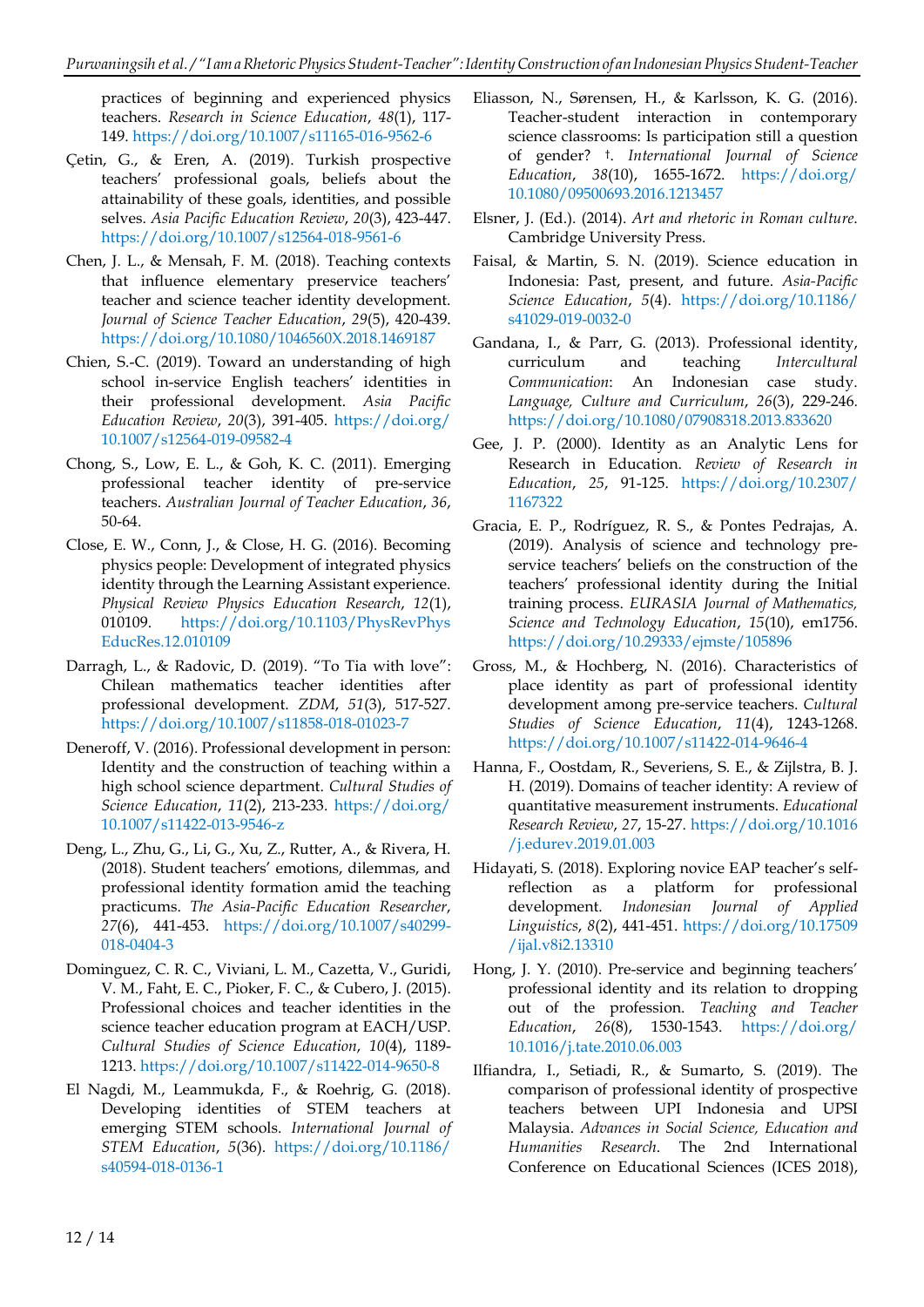Bandung, Indonesia. [https://doi.org/10.2991/](https://doi.org/10.2991/ices-18.2019.21) [ices-18.2019.21](https://doi.org/10.2991/ices-18.2019.21)

- Izadinia, M. (2013). A review of research on student teachers' professional identity. *British Educational Research Journal*, *39*(4), 694-713. [https://doi.org/](https://doi.org/10.1080/01411926.2012.679614) [10.1080/01411926.2012.679614](https://doi.org/10.1080/01411926.2012.679614)
- Izadinia, M. (2014). Teacher educators' identity: A review of literature. *European Journal of Teacher Education*, *37*(4), 426-441. [https://doi.org/10.1080/](https://doi.org/10.1080/02619768.2014.947025) [02619768.2014.947025](https://doi.org/10.1080/02619768.2014.947025)
- Izadinia, M. (2016). Preservice teachers' professional identity development and the role of mentor teachers. *International Journal of Mentoring and Coaching in Education*, *5*(2), 127-143. [https://doi.org](https://doi.org/10.1108/IJMCE-01-2016-0004) [/10.1108/IJMCE-01-2016-0004](https://doi.org/10.1108/IJMCE-01-2016-0004)
- Kementerian Riset, Teknologi, dan Pendidikan Tinggi Republik Indonesia. (2015). [https://ristekdikti.go.](https://ristekdikti.go.id/wp-content/uploads/2016/01/RAKERNAS-REFORMASI-LPTK.pdf) [id/wp-content/uploads/2016/01/RAKERNAS-](https://ristekdikti.go.id/wp-content/uploads/2016/01/RAKERNAS-REFORMASI-LPTK.pdf)[REFORMASI-LPTK.pdf](https://ristekdikti.go.id/wp-content/uploads/2016/01/RAKERNAS-REFORMASI-LPTK.pdf)
- Kerssen‐Griep, J. (2001). Teacher communication activities relevant to student motivation: Classroom facework and instructional communication competence. *Communication Education*, *50*(3), 256-273. [https://doi.org/10.1080/](https://doi.org/10.1080/03634520109379252) [03634520109379252](https://doi.org/10.1080/03634520109379252)
- Lamote, C., & Engels, N. (2010). The development of student teachers' professional identity. *European Journal of Teacher Education*, *33*(1), 3-18. <https://doi.org/10.1080/02619760903457735>
- Leeferink, H., Koopman, M., Beijaard, D., & Schellings, G., L. M. (2019). Overarching professional identity themes in student teacher workplace learning. *Teachers and Teaching*, *25*(1), 69-89. <https://doi.org/10.1080/13540602.2018.1527762>
- Lestari, L., & Fauzi, A. (2019). The analysis of student prior knowledge to flood disaster. *Journal of Physics: Conference Series*, *1185*, 012073. [https://doi.org/](https://doi.org/10.1088/1742-6596/1185/1/012073) [10.1088/1742-6596/1185/1/012073](https://doi.org/10.1088/1742-6596/1185/1/012073)
- Losano, L., Fiorentini, D., & Villarreal, M. (2018). The development of a mathematics teacher's professional identity during her first year teaching. *Journal of Mathematics Teacher Education*, *21*(3), 287- 315. <https://doi.org/10.1007/s10857-017-9364-4>
- Luft, J. (2007). Minding the gap: Needed research on beginning/newly qualified science teachers. *Journal of Research in Science Teaching*, *44*(4), 532-537. <https://doi.org/10.1002/tea.20190>
- Luft, J. A., & Patterson, N. C. (2002). Bridging the gap: Supporting beginning science teachers. *Journal of Science Teacher Education*, *13*(4), 267-282. <https://doi.org/10.1023/A:1022518815872>
- Lutovac, S., & Kaasila, R. (2018). Future directions in research on mathematics-related teacher identity. *International Journal of Science and Mathematics*

*Education*, *16*(4), 759-776. [https://doi.org/10.1007/](https://doi.org/10.1007/s10763-017-9796-4) [s10763-017-9796-4](https://doi.org/10.1007/s10763-017-9796-4)

- Maddamsetti, J. (2020). Where all the good teachers are cape verdean Americans: A white teacher's identity positionings in an urban elementary school. *The Urban Review*, *52*, 100-126. [https://doi.org/](https://doi.org/10.1007/s11256-019-00514-5) [10.1007/s11256-019-00514-5](https://doi.org/10.1007/s11256-019-00514-5)
- Mahmoudi-Gahrouei, V., Tavakoli, M., & Hamman, D. (2016). Understanding what is possible across a career: Professional identity development beyond transition to teaching. *Asia Pacific Education Review*, *17*(4), 581-597. [https://doi.org/10.1007/s12564-](https://doi.org/10.1007/s12564-016-9457-2) [016-9457-2](https://doi.org/10.1007/s12564-016-9457-2)
- Mambu, J. E. (2017). Unraveling relatively unclear stories: A narrative analysis of student-teachers' identity work. *Indonesian Journal of Applied Linguistics*, *6*(2), 172. [https://doi.org/10.17509/](https://doi.org/10.17509/ijal.v6i2.4842) [ijal.v6i2.4842](https://doi.org/10.17509/ijal.v6i2.4842)
- Manara, C. (2013). English language educators' professional learning as a site of identity struggle. *Pertanika J. Soc. Sci. & Hum*, *21*(3), 1193-1212.
- Mansour, N. (2013). Consistencies and inconsistencies between science teachers' beliefs and practices. *International Journal of Science Education*, *35*(7), 1230- 1275. [https://doi.org/10.1080/09500693.2012.](https://doi.org/10.1080/09500693.2012.743196) [743196](https://doi.org/10.1080/09500693.2012.743196)
- Marco-Bujosa, L., Levy, A. J., & McNeill, K. (2018). A case study exploring the identity of an in-service elementary science teacher: A language teacher first. *Research in Science Education*, *50*, 79-98. <https://doi.org/10.1007/s11165-017-9681-8>
- Martin, J. (2019). Researching primary teachers' professional agency: Employing interactive ethnography to overcome reluctance to teach science. *Research in Science Education*, *49*(5), 1279- 1299. <https://doi.org/10.1007/s11165-017-9654-y>
- McCroskey, J. C., Richmond, V. P., & Bennett, V. E. (2006). The relationships of student end-of-class motivation with teacher communication behaviors and instructional outcomes. *Communication Education*, *55*(4), 403-414. [https://doi.org/10.1080/](https://doi.org/10.1080/03634520600702562) [03634520600702562](https://doi.org/10.1080/03634520600702562)
- Merriam, S. B., & Tisdell, E. J. (2015). *Qualitative research: A guide to design and implementation* (Fourth edition). John Wiley & Sons.
- Moreau, M.-P., & Brownhill, S. (2017). Teachers and educational policies: Negotiating discourses of male role modelling. *Teaching and Teacher Education*, *67*, 370-377. [https://doi.org/10.1016/j.tate.2017.07.](https://doi.org/10.1016/j.tate.2017.07.001) [001](https://doi.org/10.1016/j.tate.2017.07.001)
- Naidoo, K. (2017). Capturing the transformation and dynamic nature of an elementary teacher candidate's identity development as a teacher of science. *Research in Science Education*, *47*(6), 1331- 1355. <https://doi.org/10.1007/s11165-016-9550-x>